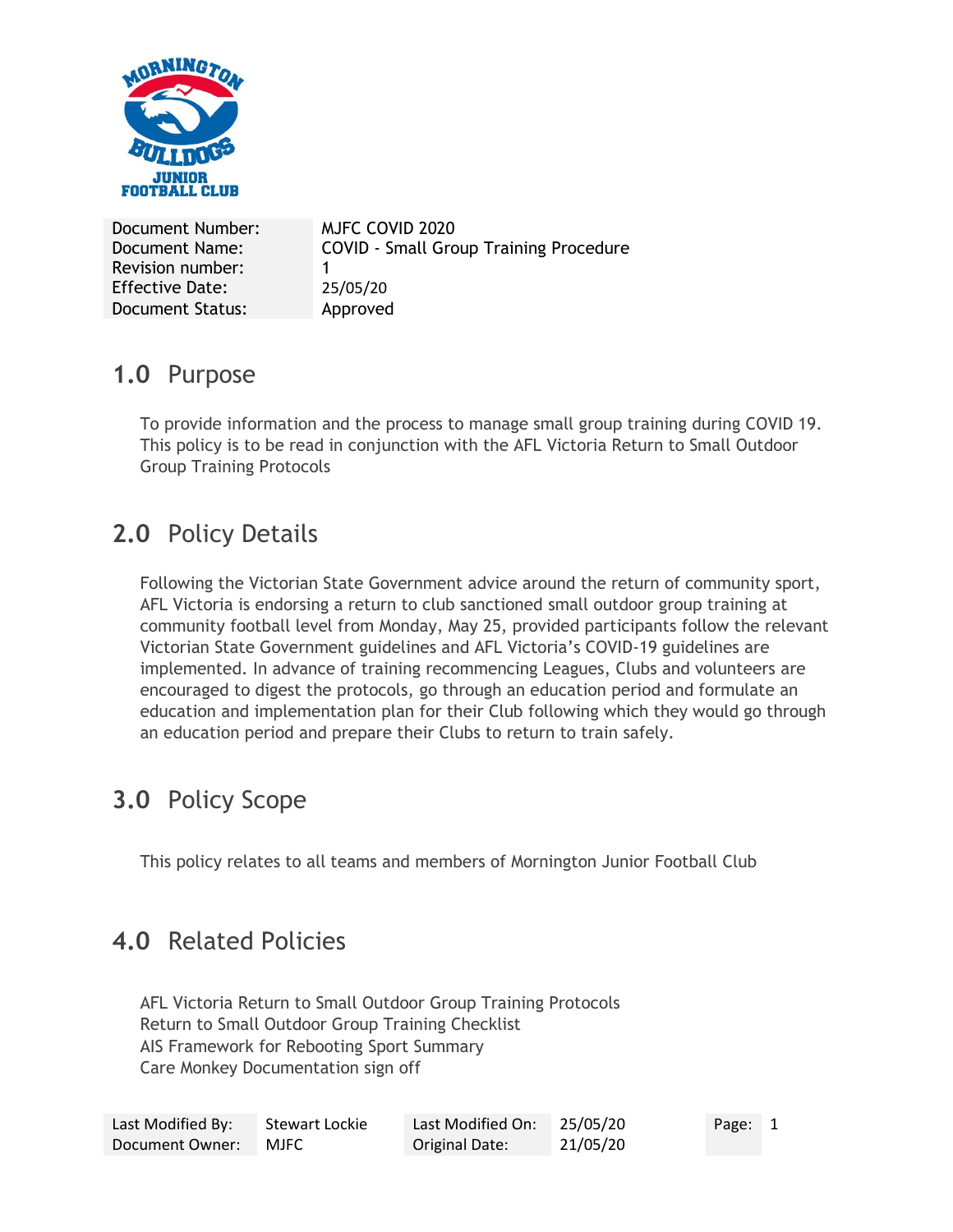

Coronavirus Covid 19 environmental cleaning and disinfection principles for health and residential care facilities

## **5.0** Policy Owner

MJFC Club Executive

## **6.0** Definitions

Club – MJFC Member – Player, parent, official

### **7.0** Procedures

- 7.1 General
	- 7.1.1 All Care Monkey documentation to be completed prior to player attending first training session
	- 7.1.2 Members who show flu like signs or symptoms are not permitted to train. Any member that attends training showing symptoms must be asked to leave and the COVID safety officer advised.
	- 7.1.3 Players are not permitted to wear mouth guards during training
	- 7.1.4 Parents/Caregivers are not permitted to enter the training area unless accompanied by the Team Manager or Committee representative
	- 7.1.5 All players to bring their own drink bottle and bottle is not to be shared with other members
	- 7.1.6 Club rooms will be locked, with the access only by an approved member to turn lights on and off and taking of a player to the toilet facilities. Facilities to be wiped down after use
	- 7.1.7 All club officials shall be wearing game day vest related to their role. Committee members to wear yellow Ground Marshal vest
	- 7.1.8 Parents/Caregivers to drop off and pick up players without congregating at the club room or in car park.

| Last Modified By: | Stewart Lockie | Last Modified On: 25/05/20 |          | Page: 2 |  |
|-------------------|----------------|----------------------------|----------|---------|--|
| Document Owner:   | <b>MJFC</b>    | Original Date:             | 21/05/20 |         |  |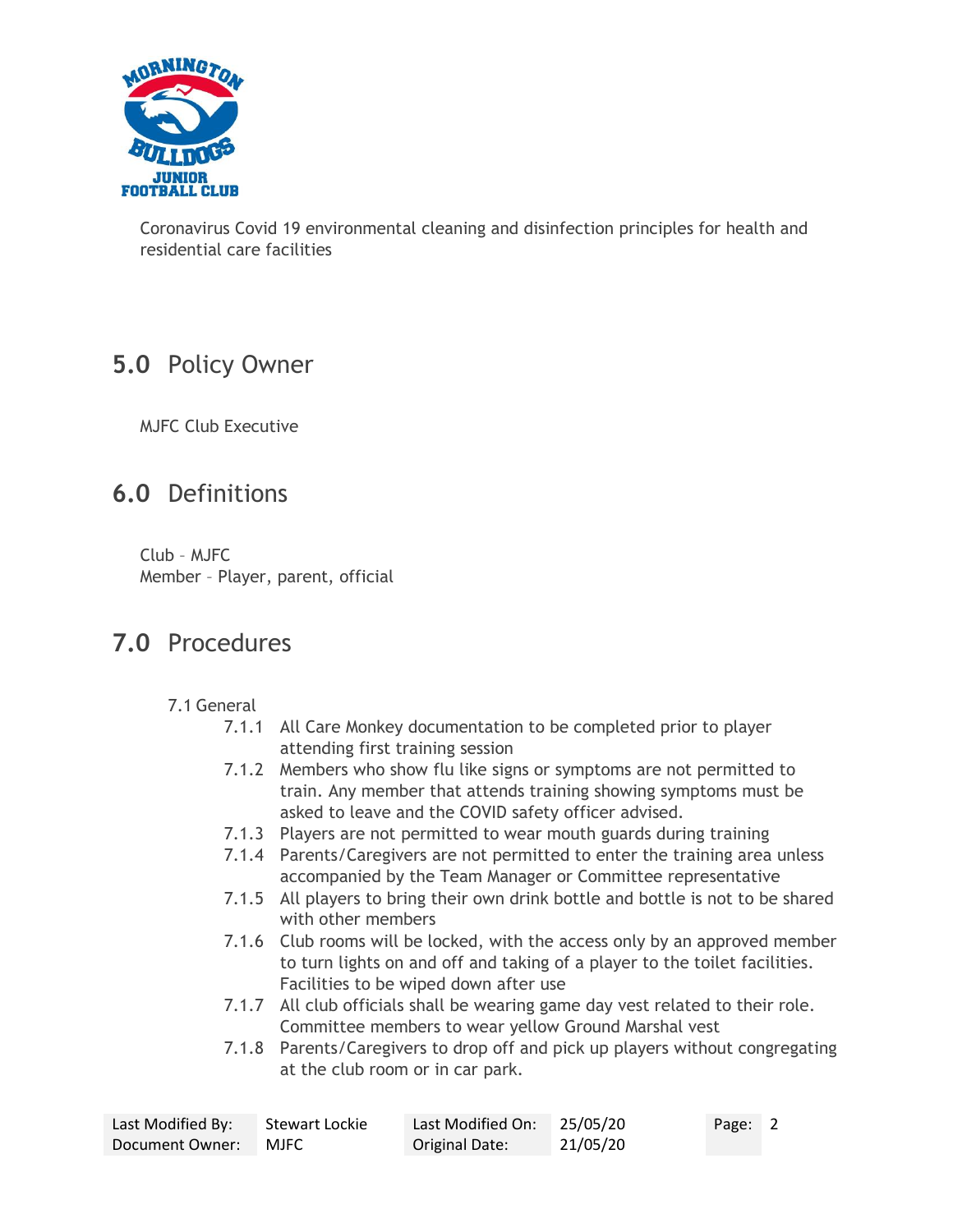

#### 7.2 Pre training

- 7.2.1 All players to be delegated to a training time, location and group. Team manager to be advise of training roster supplied by Football Dept
- 7.2.2 First session Hygiene and sign on tables to be set up at a single access point at training location
- 7.2.3 Team manager to download and print out Club Training Attendance Register
- 7.2.4 Team manager to ensure all players (or parents U9-U11) sign in and have completed Care Monkey documentation. Any player or member that has not completed the necessary Care Monkey documentation shall not be permitted to train.
- 7.2.5 All sign on and training equipment shall be cleaned down with supplied antibacterial cleaner prior to training
- 7.2.6 Coaches to set up training areas including sanitizing all equipment with supplied sanitizing cleaner

#### 7.3 Training

- 7.3.1 Players to train in their allocated area, no player is permitted to change groups
- 7.3.2 Head count shall be completed prior to training starting
- 7.3.3 Coach, Assistant coach, or designated person to train one group only. Coach or Assistant coach, or designated person cannot transfer between groups
- 7.3.4 All training drills/activities shall be approved by the Football Department. All players, coaches and official shall maintain a minimum of 1.5m at all times
- 7.3.5 Footballs are permitted to be used and minimal training equipment i.e. cones, however equipment is not to be shared between groups
- 7.3.6 Players shall not tackle, high five, wrestle or intentionally come within 1.5 meters of another person
- 7.3.7 Team Managers and Exec Committee members to ensure parents are maintaining 1.5m distancing
- 7.3.8 Team Manager to blow the siren with a short signal with 5 mins left of training and a long signal at the conclusion of training